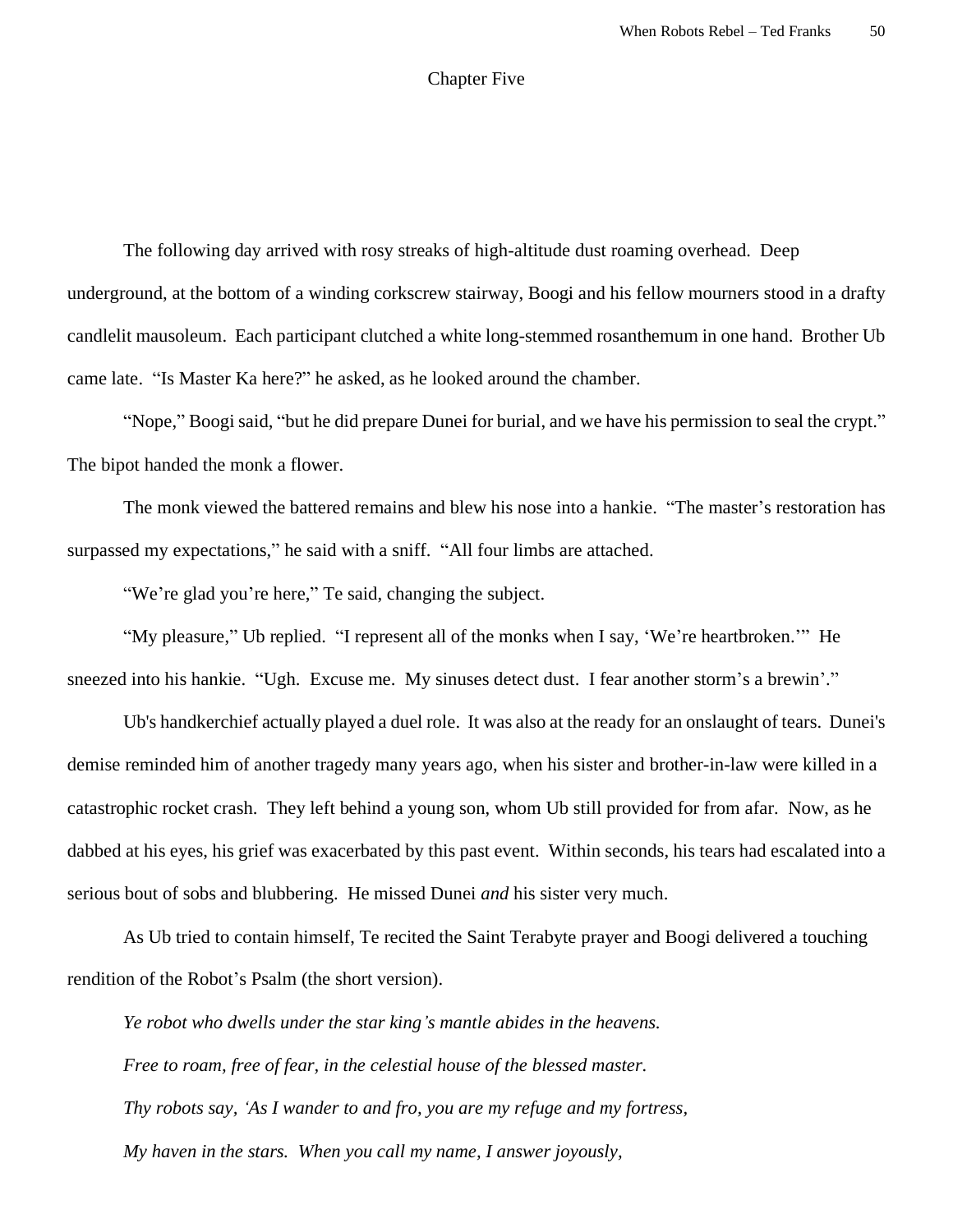## *For I belong to you, as do the Moon and the Sun, and I am loved.'*

 After a moment of silence punctuated by Ub's boohoos, Vagoo and Aiigo placed their flowers on Dunei's chest. Vagoo brushed a plastic finger against her plastic lips, then gently touched each shattered eye. She was followed by Te, who gently laid her flower in the crook of Dunei's arm. Ub put his flower in the broken bipot's hand. Then it was Boogi's turn. "Goodnight, sweet robot," he said, as he reached out and gently caressed Dunei's crushed head. Inside, a billion plus transistors waited in vain for an electrical pulse.

Suddenly, Boogi jerked his hand away. The taste sensors on his fingertips had automatically given him an analysis of the impact residue on poor Dunei's head. It was ninety-eight percent bronze, an alloy that was rarely found in boulders and rocks. Yet the bipot's demise was obviously due to the blunt force trauma that accompanies falling off a cliff. Boogi pondered this anomaly while trying to recreate the tragic events of that night. As he relived his friend's fate, he imagined what it must have been like to slip and fall, tumbling from rock to rock. He grimaced at the thought, like a chef who hated the soup after adding a pinch of salt. Coming to, Boogi dismissed his morbid reverie and rejoined his fellows in time to help them slide Dunei into the marble crypt.

Once Aiigo had sealed the cracks, the mourners filed up the winding stairs and stepped into the daylight. Ka waited by the door to the terrace, holding a Hood in his arms. Addressing Ub first, he said, "The brothers need your supervision. They're fortifying the windows. Evidently another dust storm is on its way, although I suspect it might be a false alarm. Still, better safe than sorry."

Ub held up the damp bundle in his fist and said, "My nose is never wrong!"

Ka regarded the handkerchief with distaste. "Please brother, spare me your weather reports." Then, turning to Te, he said, "I hope my funeral prep met your expectations."

"It did," she said, as she wiped away a tear. "We all had closure, thank you very much."

As Ka bowed, Boogi tried to rub the residue off his fingers. His sensors were still tasting the bronze. "At the very least, you could've wiped off the dirt," he grumbled. If Dunei had been a Hood, he would have been as clean as a pin.

Ka heard him and was not amused. "Boogi, I want you in the garden," he said. "Pick everything that's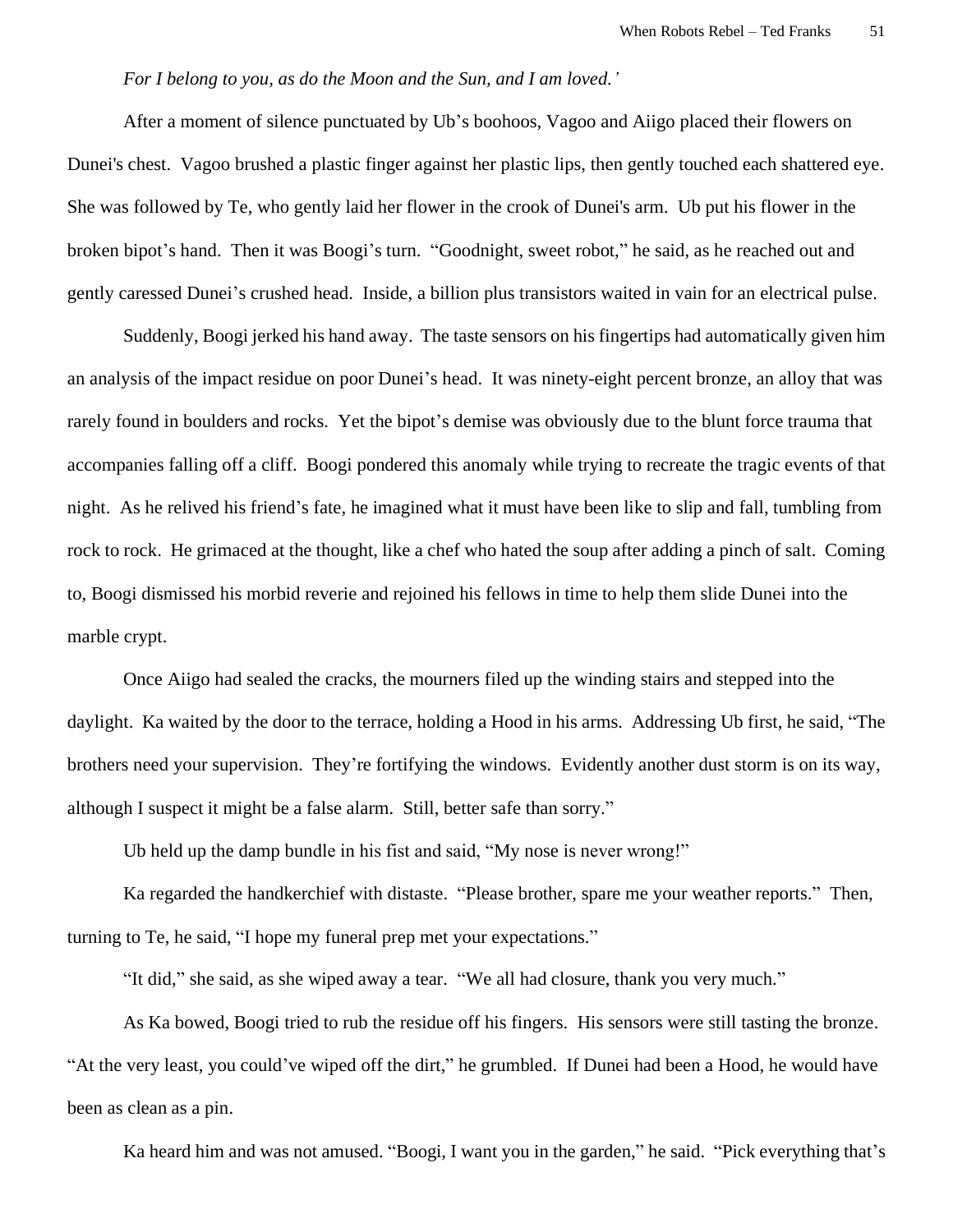ripe. That way if a storm does hit—."

Aiigo spoke up. "Should I seal the doors?"

"Not yet. As a rule, I disregard brother Ub's schnozz reports. Plus, the warning is only a level orange." Turning to Te, he asked, "Shall we visit the terrace? It's time for another session."

The sister's face turned pale. "Shouldn't I be helping the brothers?" she asked.

"No, I think I've got enough monks for that chore. I want you to concentrate on your meditations. You've got a lot of catching up to do."

"Okay," Te said with a sigh. "I'll go get my Hood."

Later that afternoon, Vagoo and Boogi worked in the garden dressed in vinyl overalls and rain boots. The housekeeper stood in the mud hosing off a basket full of Kaflowers which she had just cut from their stems. Nearby, the little chef ripped another beetado out of the ground. Vagoo shut off the water and said, "Why oh why can't I be waterproof like Aiigo? I'm already starting to rust, I tell you."

Boogi shrugged and threw another beetado into a basket by his feet. Since the garden was at a higher elevation than the terrace one could gaze between the towers and see most of the balustrade below. For the last hour Ka and Te had been sitting on a marble bench with their Hoods on and their visors closed. Boogi found himself growing uneasy as the minutes ticked by. Each time he looked in that direction he mumbled to himself, "Don't worry, dummy. It can't delete her."

Suddenly a Kaflower bounced off his head. "Stop that!" Vagoo hollered. When Boogi ignored her, she trudged through the mud and covered his eyes (or most of them) with her hands. "Stop worrying about Sister Te. She's a big girl. I bet she could KO that dirty old man with *both* hands tied behind her back."

"I hope you're right," Boogi said. "But I'm more worried about the Hood. Have you ever seen a monk who was late for a meditation? I bet they'd mediate all day long if they could."

Vagoo snorted. "It makes them happy," she said. "And if it makes them happy, I'm happy. Less work for me."

The two bipots took off their overalls and rain boots and hung them up to dry. Then they carried their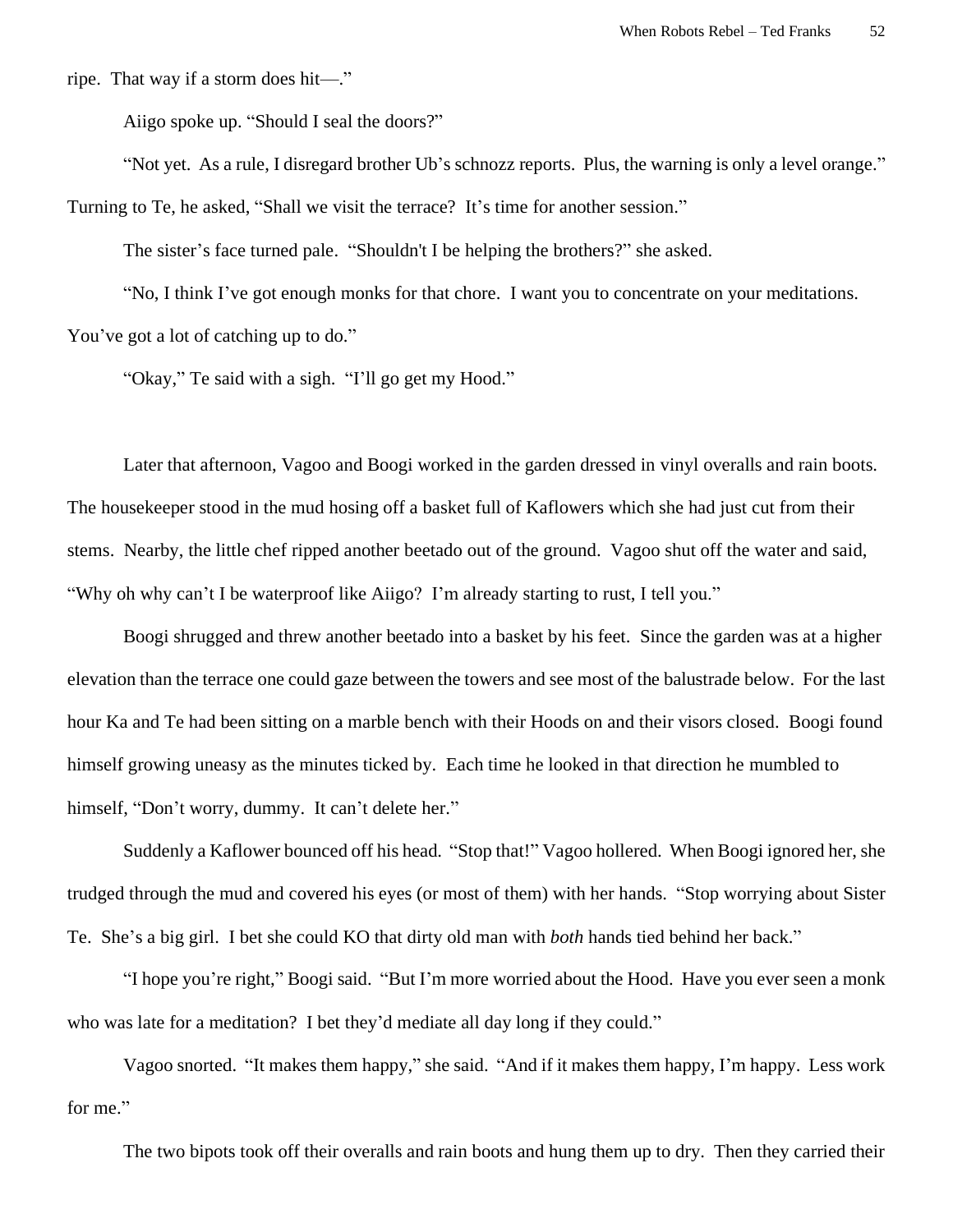baskets to the kitchen. Boogi got one final glimpse of Te before the tower's curvature blocked his view. "Now that we're in cahoots," he said, "I feel very protective of her. It's kind of like I've chosen her to be my master, if you know what I mean. While Ka is my legal master, I've picked Te to be my master of choice."

Either Vagoo was unsympathetic or else she just plain disapproved. "There's no such thing as a 'master of choice,'" she said. "You're forgetting one of our ten commandments, 'thou shall not mingle in the affairs of humans.' Ka is your master whether you like it or not. Our job is to do our chores and then get plenty of downtime\* before we do our chores again. Then do it again and again."

"The robot commandments were written by humans," Boogi said. "But don't worry. I won't get uppity. I know my place." Vagoo's admonishment infuriated the bipot because he knew that she was right. And he had only confessed the half of it! Little did she know that 'in cahoots' had become his favorite phrase. He found himself reciting its definition over and over: *plotting or making plans together in secret*. The whole concept made him feel important. And then there were his daydreams. His favorite was the one where his culinary skills were so fabulous, Te bought him outright (for an exorbitant sum). Then there was the one where he got to inform everyone that yes, he, of all robots, was a servant of Madam Te. Sometimes Boogi magnanimously added his comrades to his purchase price in a package deal. How happy they would be when they all could say goodbye to the detestable Ka.

After entering the kitchen, the bipots washed their plastic hands and began preparing dinner. Boogi mostly kept to himself as he scrubbed the beetados under the steaming spray bars. The menu tonight would begin with a salad instead of soup, followed by the main course: *Langoustine*, prepared as a ravioli, with Parmesan cream and beetado jelly. The little chef chopped beetados while Vagoo rinsed the greens in cold water (on Mars the lettuce was mostly red). Then, while the housekeeper chopped Kaflowers and sauteed them in oil and vinegar (to hide the bitter taste), Boogi simmered the beetados in water. As Vagoo watched solemnly, the bipot strained off the hot liquid into a large pot and stirred in lemon juice and pectin, bringing it to a boil. Then, as Vagoo watched incredulously, he dumped twelve cups of sugar into the pot and stirred.

"So, what do you really think of Sister Te?" Boogi asked nonchalantly.

\*Downtime is the seven-hour period, usually at night, when robots hibernate.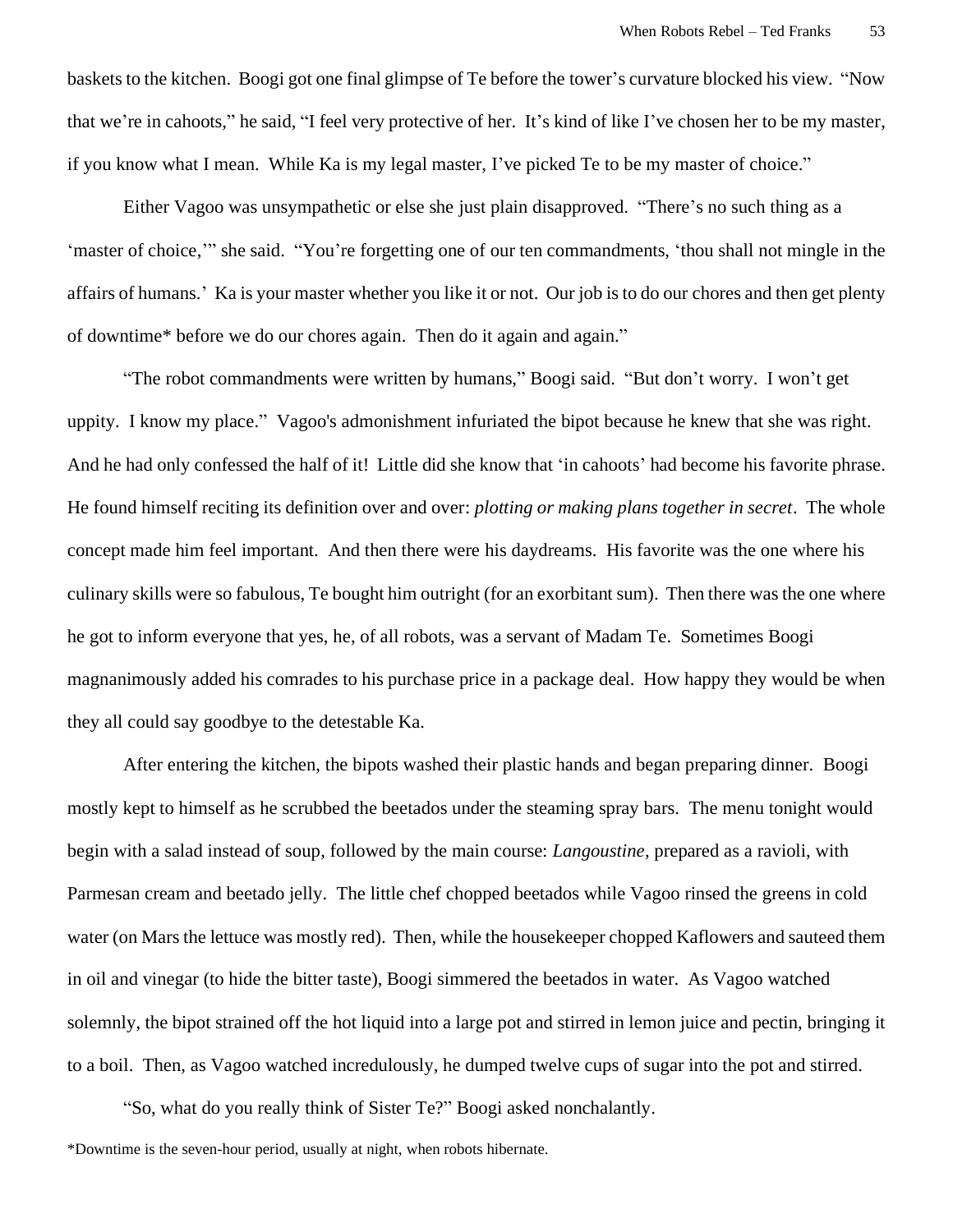Vagoo was frank. "Personally, I think any human who likes to hobnob with bipots is probably missing some marbles."

"Don't you like her?"

"I don't understand her. You, I understand, because you're a robot."

"I like her," Boogi said, as he ladled the beetado jelly into glass jars. "She's the first monk to pay attention to us. She took us to the swap meet and she helped us bury Dunei."

Vagoo hooted. "And you ended up shoveling sand," she said. "If I were you, I'd keep my honeycomb eyeballs on my chores. Hand me those Vagootoes please; my favorite plant."

As the housekeeper sliced the plump round vegetables and tossed them in with the greens, Boogi continued his interrogation. "Have you noticed the special attention Ka gives her?" he asked.

"You keep out of that," Vagoo snapped. "It's none of your business. The master's only human and she's a pretty woman. Te's the first female here since sister Mo."

"What happened to *her*?" Boogi asked, intrigued.

"She's in the mausoleum with Dunei and all the rest."

Boogi contemplated her remark while boiling the pasta and frozen langoustines in separate pots. At the same time, he poured the Kaflower dressing over the salad and tossed it. Vagoo was already wiping down the cutting boards. Out of nowhere, she said, "You shouldn't have given her those flowers. Master was not happy."

Boogi glared at her as he removed the first langoustine from the pot. "You spy!" he said. "So much for sticking to your chores."

Vagoo ignored his accusation and said, "I saw master snatch the bouquet right out of her hands," she said. "You better watch your step. If Ka decides she likes you more than him, you could end up under a Hood."

As Boogi drained the pasta he pondered Vagoo's words. Suddenly the prospect of being in cahoots seemed hazardous. Obviously, the robot commandments were words to the wise, even if they were the words of humans. "I just don't understand," he grumbled, "why being in cahoots is wrong. But I do get your drift.